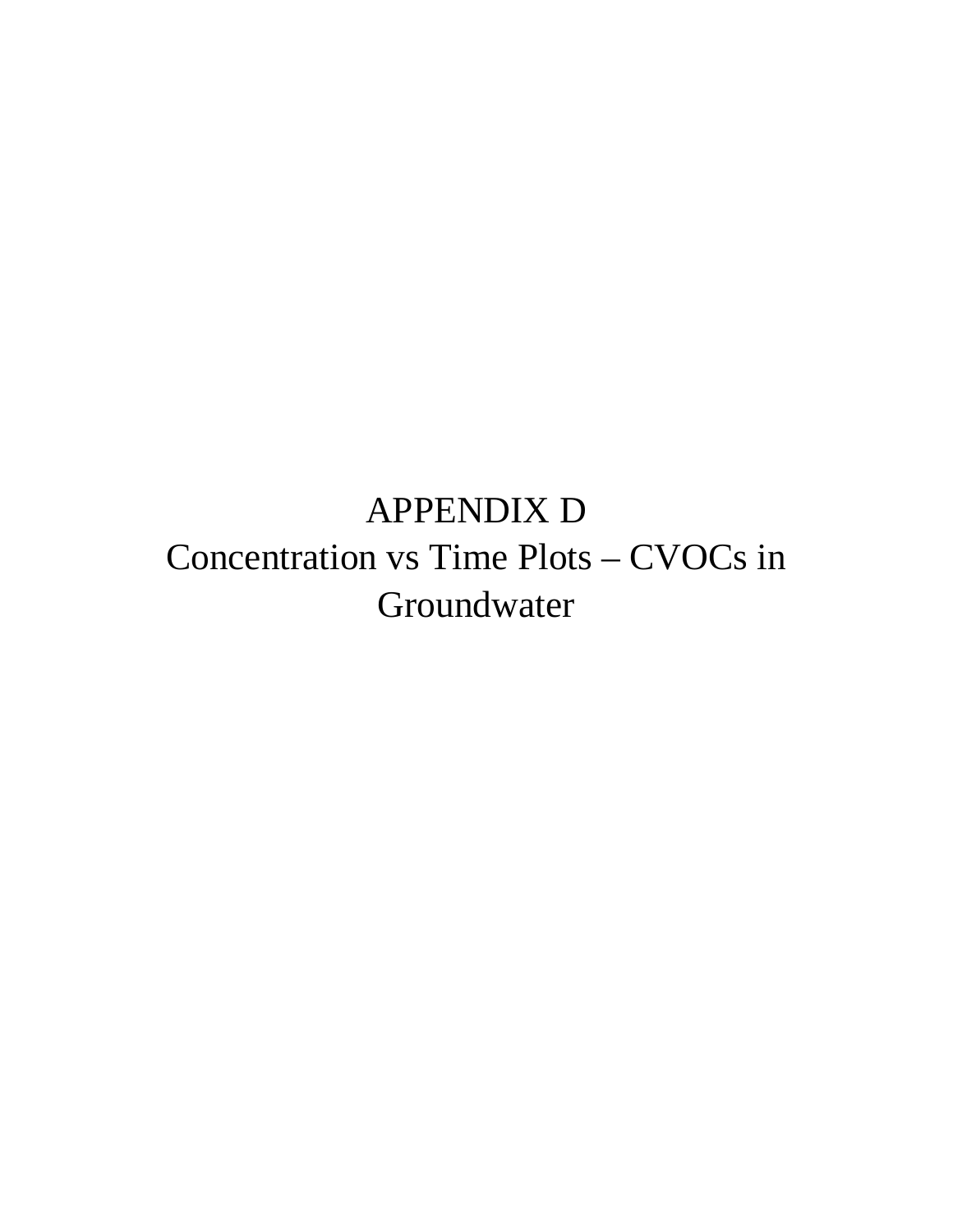## **Notes:**

Closed circles show detected concentrations. Open circles show non-detects (NDs) plotted at the laboratory analytical reporting limit (RL). When duplicate samples were collected during a monitoring event, the higher detected value is plotted.





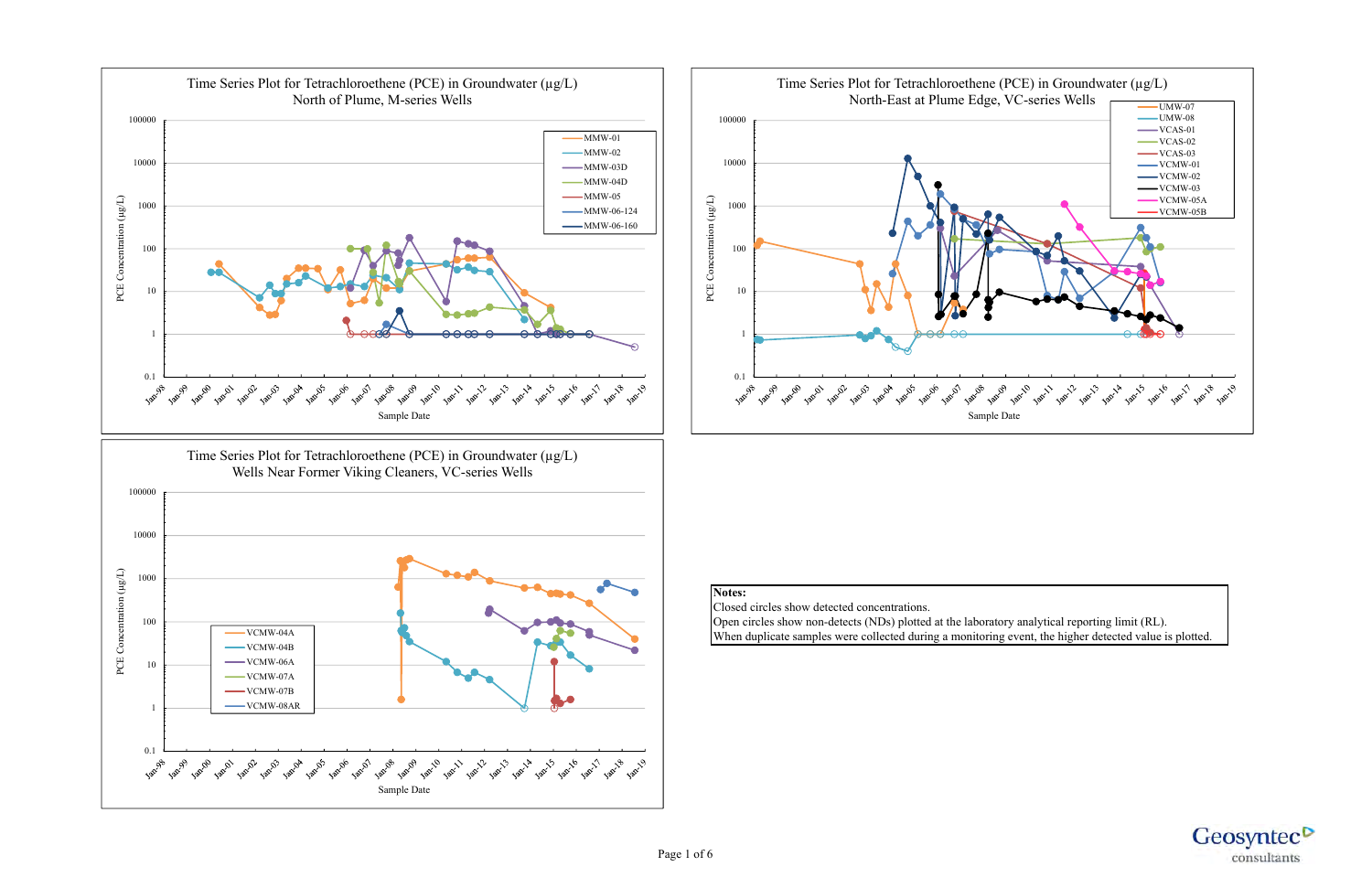

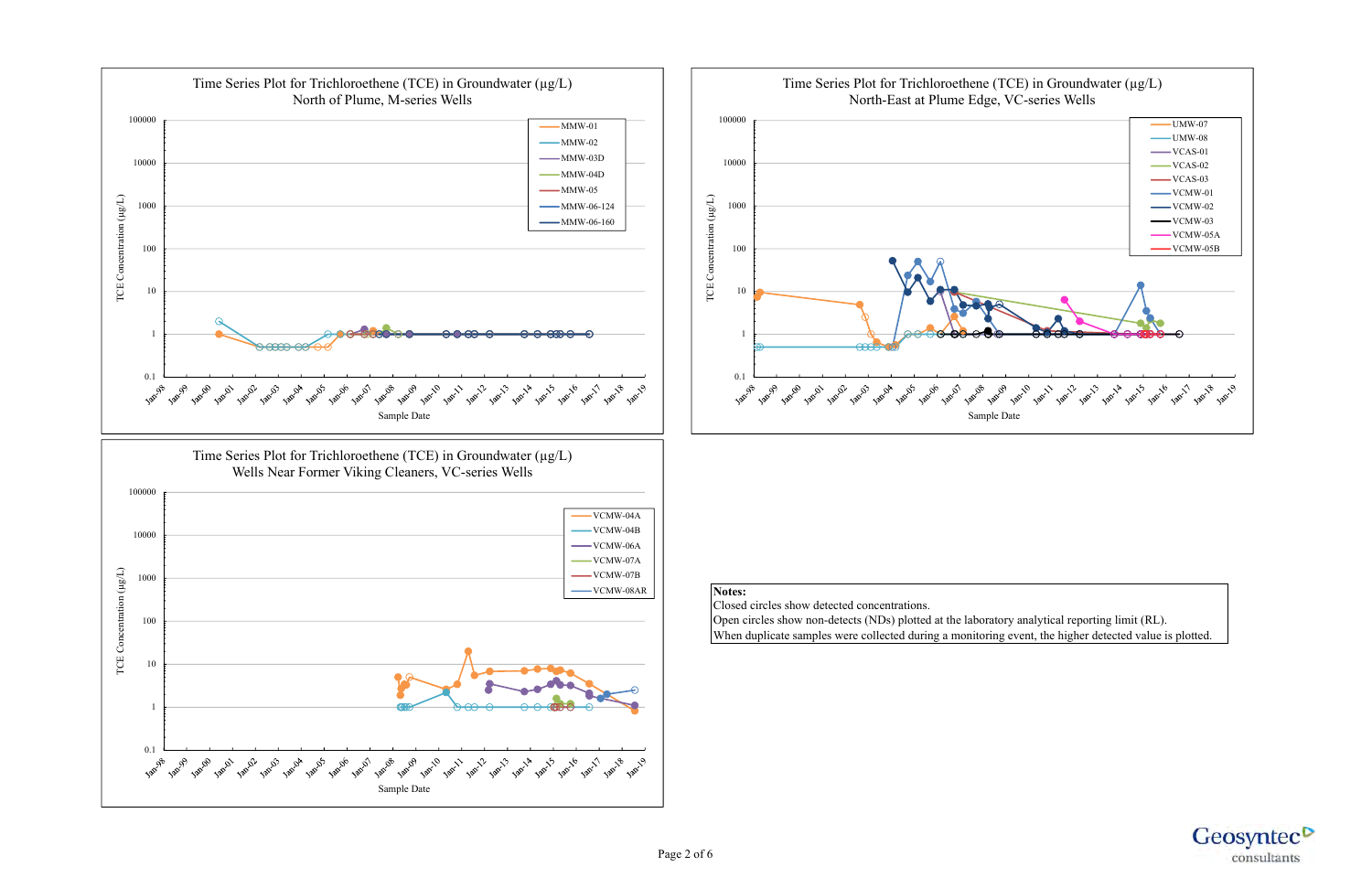

![](_page_3_Picture_3.jpeg)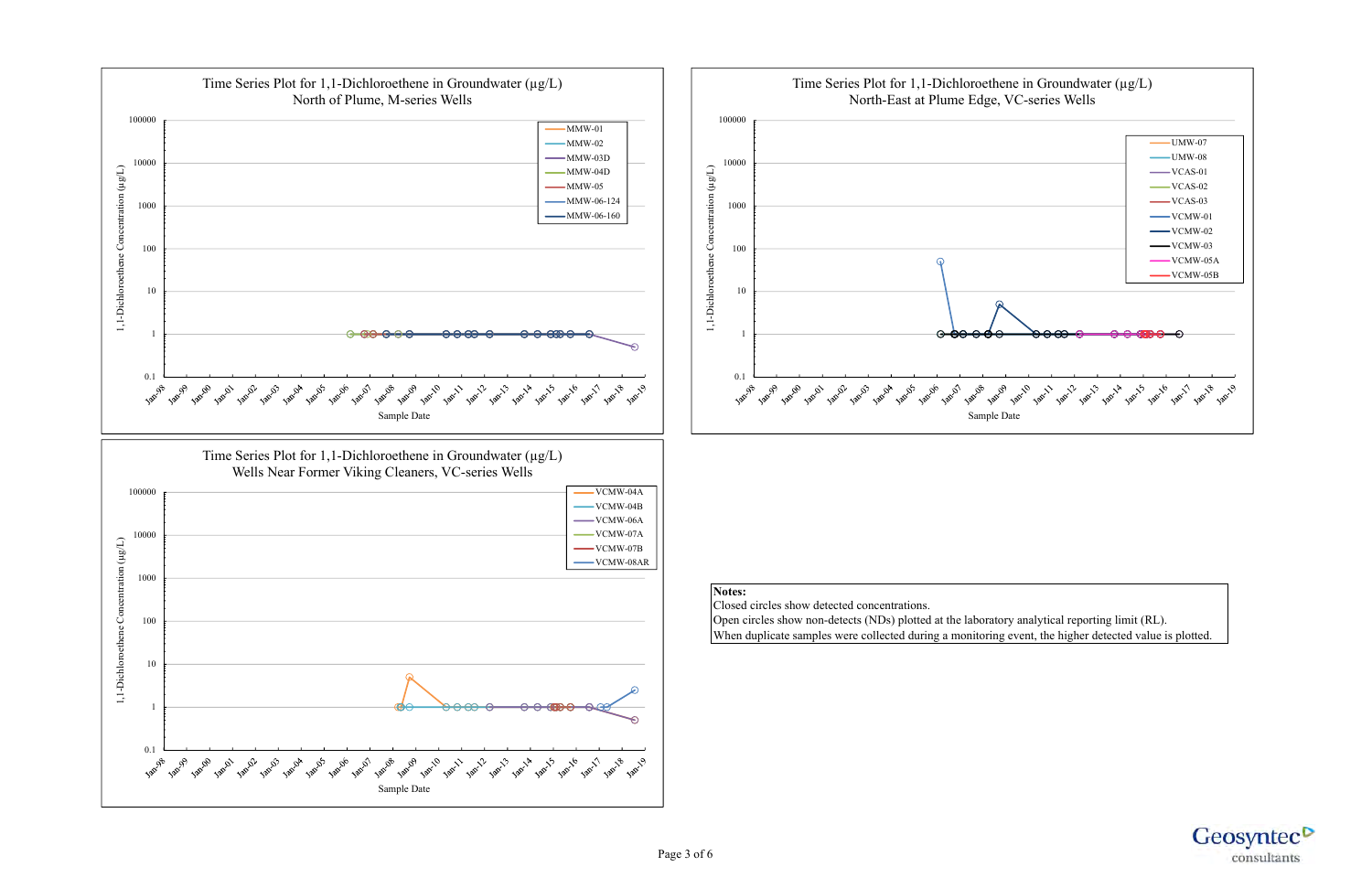![](_page_4_Figure_0.jpeg)

![](_page_4_Picture_3.jpeg)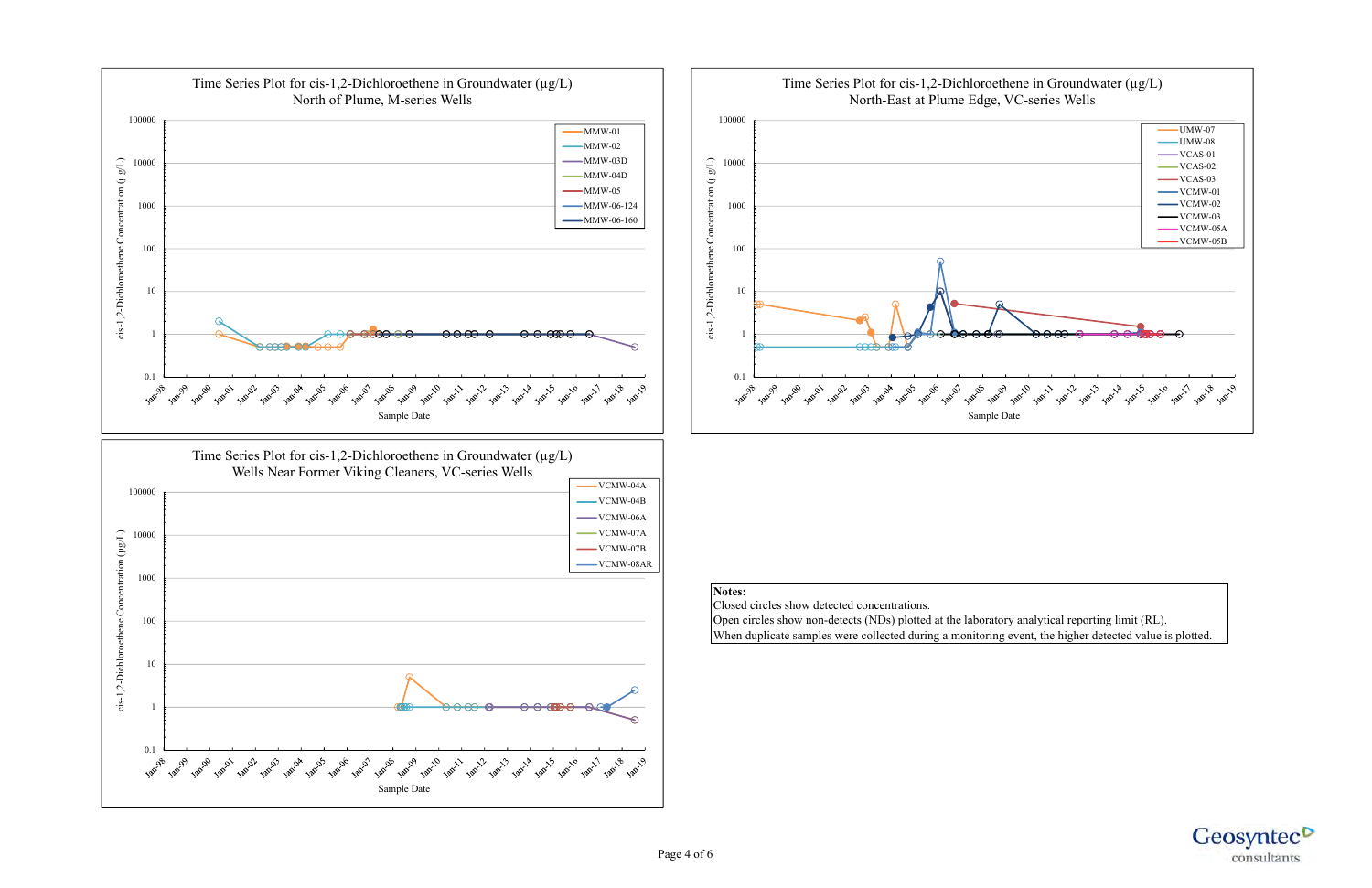![](_page_5_Figure_0.jpeg)

![](_page_5_Picture_3.jpeg)